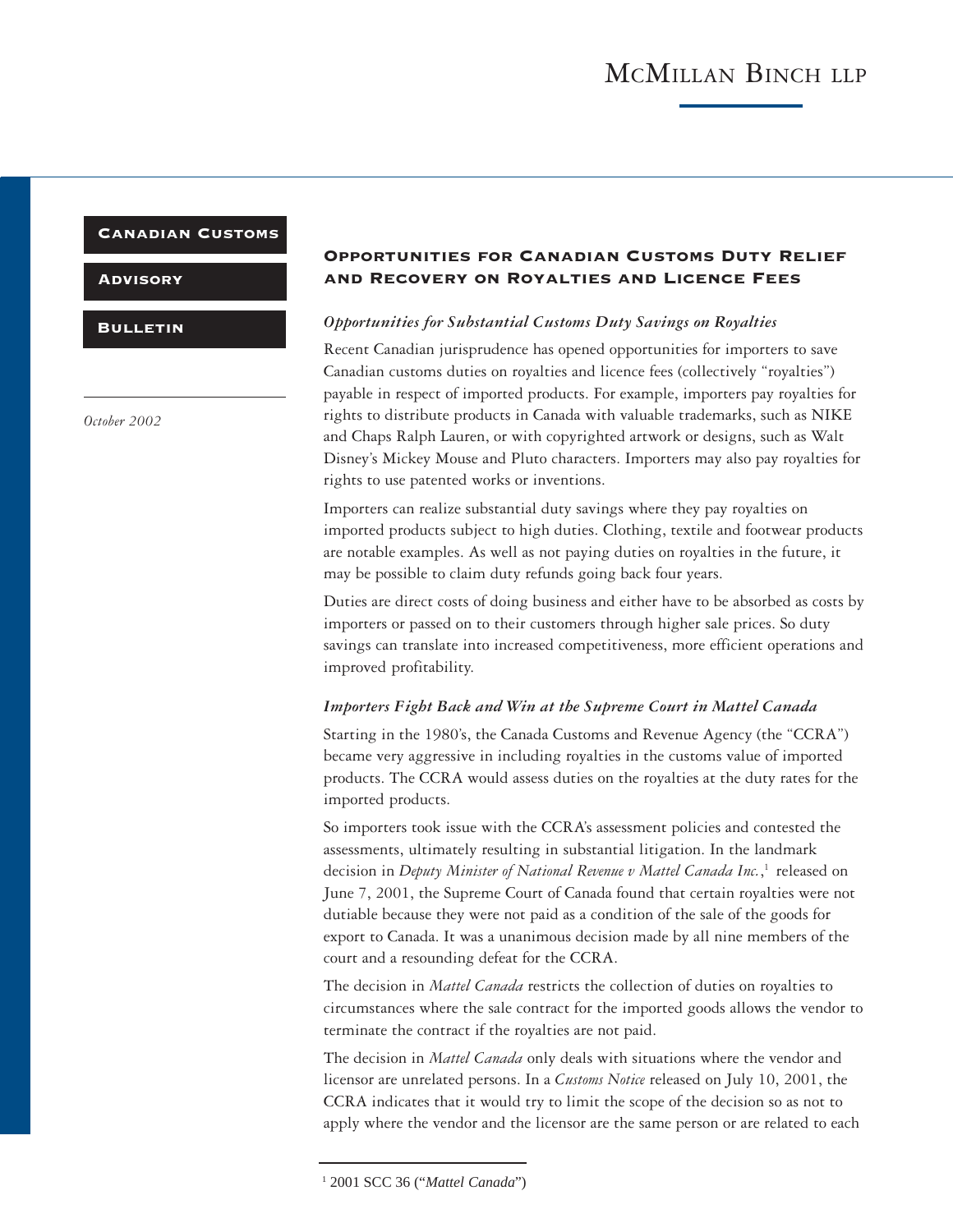## MCMILLAN BINCH LLP

other. Specifically, royalties would be considered part of the purchase price of the imported goods.

We disagree with the statutory interpretation on which the CCRA's view is based. In our view, the *Customs Act* does not permit royalties payable for *intellectual property* to be considered part of the purchase price of the *goods*. In our view, the only way that royalties can be dutiable is if they are paid as a condition of sale of the goods, as specifically mandated in the *Customs Act*.

#### *Federal Court of Appeal Decision in Reebok Canada – Vendor and Licensor Same Person*

In *Reebok Canada, A Division of Avrecan International Inc. and The Deputy Minister of National Revenue for Customs and Excise*, 2 the Federal Court of Appeal considered whether duties could be assessed on royalties where the vendor and licensor were the same person. The Tribunal and the Federal Court, Trial Division, upheld the inclusion of royalty payments in the customs value of certain imported footwear and the assessment of duties on those royalties. In a decision released on April 10, 2002, however, the Federal Court of Appeal allowed Reebok Canada's appeal and overturned the assessments.

Under the test set out by the Supreme Court in the *Mattel Canada* case, royalties can be considered to be payable as a condition of sale only if the vendor is entitled to refuse to sell to the purchaser if the royalties are not paid. In the *Reebok Canada* case, each purchase order constituted a new sale contract and created an independent obligation. The sale agreements (purchase orders) did not contain an express condition to the effect that the vendor could refuse to sell the goods subject to the purchase order if any royalties were unpaid and there were no agreements in place for future sales of goods between the vendor and purchaser.

On this basis, the Federal Court of Appeal found that the test set out in *Mattel Canada* was not satisfied because the vendor was under "no continuing obligation" to sell goods to Reebok Canada under a sale agreement. The Court said that the test "implies a prior obligation" (to sell goods) "from which the vendor is entitled to be relieved." The Court agreed that, as a practical matter or as a matter of economic reality, "the

vendor in the present case would probably refuse to sell to the purchaser if the purchaser was not making royalty payments." It did not, however, find that the royalties were paid as a legal condition of sale.

The Federal Court of Appeal decision in *Reebok Canada* has not been appealed to the Supreme Court.

It will be interesting to see how the CCRA responds to *Reebok Canada* in future situations where the vendor and licensor are the same person or are related to each other. The CCRA may try to limit *Reebok Canada* to its own particular facts. Specifically, where a sale contract imposes on the purchaser a continuing obligation to purchase from the vendor, the CCRA may attempt to read into the contract a requirement to pay royalties as an implied condition of sale. In light of the *Reebok Canada* decision, the CCRA is currently revising its policy concerning the duty treatment of royalties.

The import community is eagerly waiting for the CCRA to update its policy concerning the dutiability of royalties. We understand that the CCRA's updated policy will explicitly state that where the vendor and licensor are the same person, or are related to each other, royalties have to be paid as a true legal condition of sale to be dutiable. We can only hope that the CCRA holds true to the spirit of these decisions and is not overly strict in applying them.

#### *Planning Points*

Where the vendor is also the licensor or is related to the licensor, the vendor and purchaser would be wise, subject to competing business or legal considerations, to use one-off purchase orders as sales contracts with no express reference to royalties payable under a separate agreement. In fact, the purchase order/sales contract and royalty agreement should not cross-reference each other at all. Another planning point would be to make clear that goods could be purchased and imported into Canada without the purchaser ever making a royalty payment in respect of the goods.

#### *Duty Relief Opportunities*

We have turned to a new page in the saga about the dutiable status of royalties. Companies should continue

<sup>2</sup> 2002 FCA 133 ("*Reebok Canada*")